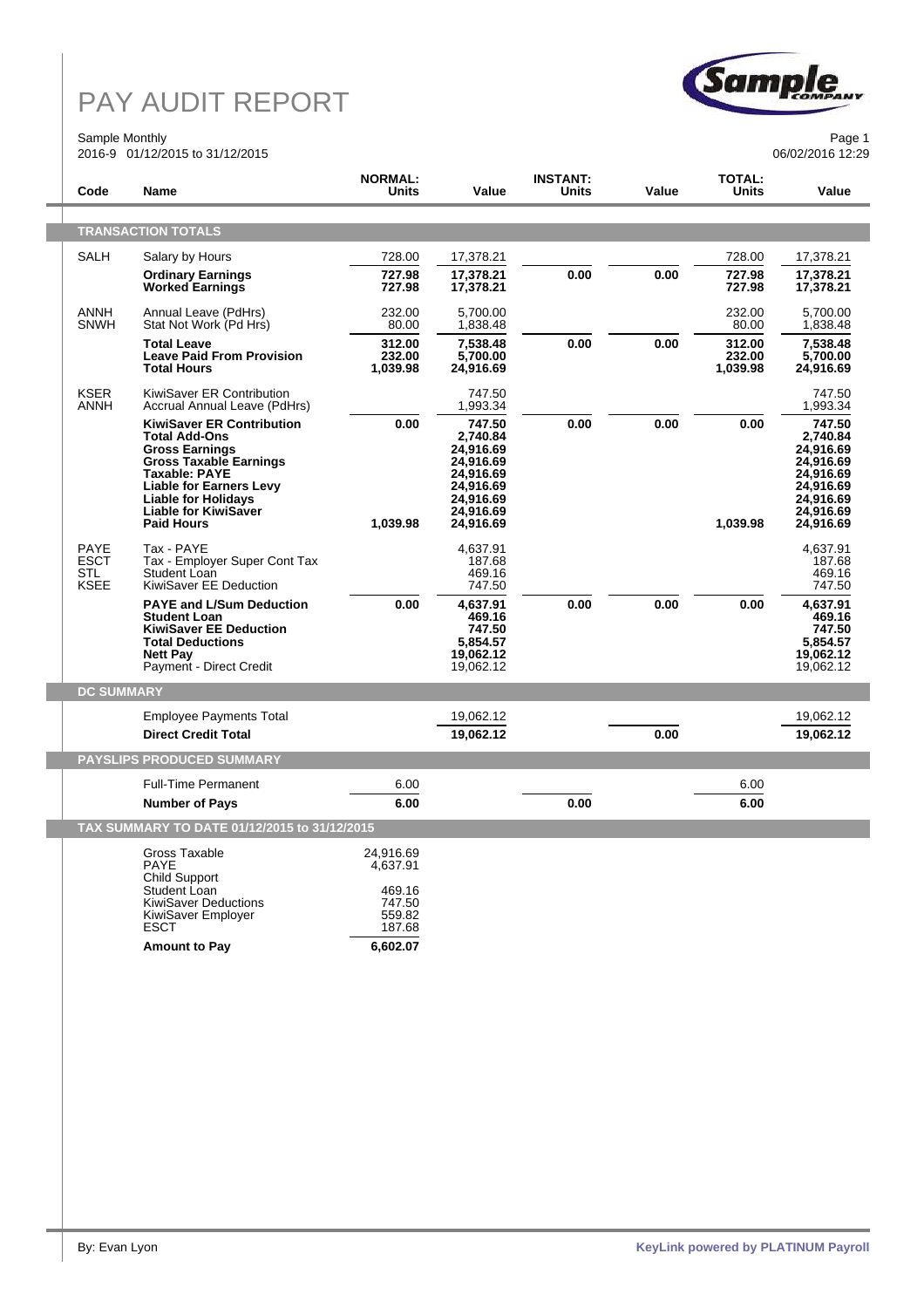### Sample Monthly 2016-9 01/12/2015 to 31/12/2015



Page 2 06/02/2016 12:29

| Code                                                    | <b>Name</b>                                                                                                                                                                                                                                             | <b>NORMAL:</b><br><b>Units</b> | Value                                                                                                         | <b>INSTANT:</b><br><b>Units</b> | Value | <b>TOTAL:</b><br><b>Units</b> | Value                                                                                                         |
|---------------------------------------------------------|---------------------------------------------------------------------------------------------------------------------------------------------------------------------------------------------------------------------------------------------------------|--------------------------------|---------------------------------------------------------------------------------------------------------------|---------------------------------|-------|-------------------------------|---------------------------------------------------------------------------------------------------------------|
|                                                         |                                                                                                                                                                                                                                                         |                                |                                                                                                               |                                 |       |                               |                                                                                                               |
|                                                         | <b>SAM10 WELLINGTON SUMMARY</b>                                                                                                                                                                                                                         |                                |                                                                                                               |                                 |       |                               |                                                                                                               |
| <b>SALH</b>                                             | Salary by Hours                                                                                                                                                                                                                                         | 424.00                         | 10,683.34                                                                                                     |                                 |       | 424.00                        | 10,683.34                                                                                                     |
|                                                         | <b>Ordinary Earnings</b><br><b>Worked Earnings</b>                                                                                                                                                                                                      | 423.99<br>423.99               | 10,683.34<br>10,683.34                                                                                        | 0.00                            | 0.00  | 423.99<br>423.99              | 10,683.34<br>10,683.34                                                                                        |
| <b>ANNH</b><br><b>SNWH</b>                              | Annual Leave (PdHrs)<br>Stat Not Work (Pd Hrs)                                                                                                                                                                                                          | 48.00<br>48.00                 | 1,419.23<br>1,230.78                                                                                          |                                 |       | 48.00<br>48.00                | 1,419.23<br>1,230.78                                                                                          |
|                                                         | <b>Total Leave</b><br><b>Leave Paid From Provision</b><br><b>Total Hours</b>                                                                                                                                                                            | 96.00<br>48.00<br>519.99       | 2,650.01<br>1,419.23<br>13,333.35                                                                             | 0.00                            | 0.00  | 96.00<br>48.00<br>519.99      | 2,650.01<br>1,419.23<br>13,333.35                                                                             |
| <b>KSER</b><br><b>ANNH</b>                              | KiwiSaver ER Contribution<br>Accrual Annual Leave (PdHrs)                                                                                                                                                                                               |                                | 400.00<br>1,066.67                                                                                            |                                 |       |                               | 400.00<br>1,066.67                                                                                            |
|                                                         | <b>KiwiSaver ER Contribution</b><br><b>Total Add-Ons</b><br><b>Gross Earnings</b><br><b>Gross Taxable Earnings</b><br>Taxable: PAYE<br><b>Liable for Earners Levy</b><br><b>Liable for Holidays</b><br><b>Liable for KiwiSaver</b><br><b>Paid Hours</b> | 0.00<br>519.99                 | 400.00<br>1,466.67<br>13,333.35<br>13,333.35<br>13,333.35<br>13,333.35<br>13,333.35<br>13.333.35<br>13,333.35 | 0.00                            | 0.00  | 0.00<br>519.99                | 400.00<br>1,466.67<br>13,333.35<br>13,333.35<br>13,333.35<br>13,333.35<br>13,333.35<br>13,333.35<br>13,333.35 |
| <b>PAYE</b><br><b>ESCT</b><br><b>STL</b><br><b>KSEE</b> | Tax - PAYE<br>Tax - Employer Super Cont Tax<br>Student Loan<br>KiwiSaver EE Deduction                                                                                                                                                                   |                                | 2.562.90<br>108.20<br>469.16<br>400.00                                                                        |                                 |       |                               | 2.562.90<br>108.20<br>469.16<br>400.00                                                                        |
|                                                         | <b>PAYE and L/Sum Deduction</b><br><b>Student Loan</b><br><b>KiwiSaver EE Deduction</b><br><b>Total Deductions</b><br><b>Nett Pay</b><br>Payment - Direct Credit                                                                                        | 0.00                           | 2,562.90<br>469.16<br>400.00<br>3,432.06<br>9,901.29<br>9,901.29                                              | 0.00                            | 0.00  | 0.00                          | 2,562.90<br>469.16<br>400.00<br>3,432.06<br>9,901.29<br>9,901.29                                              |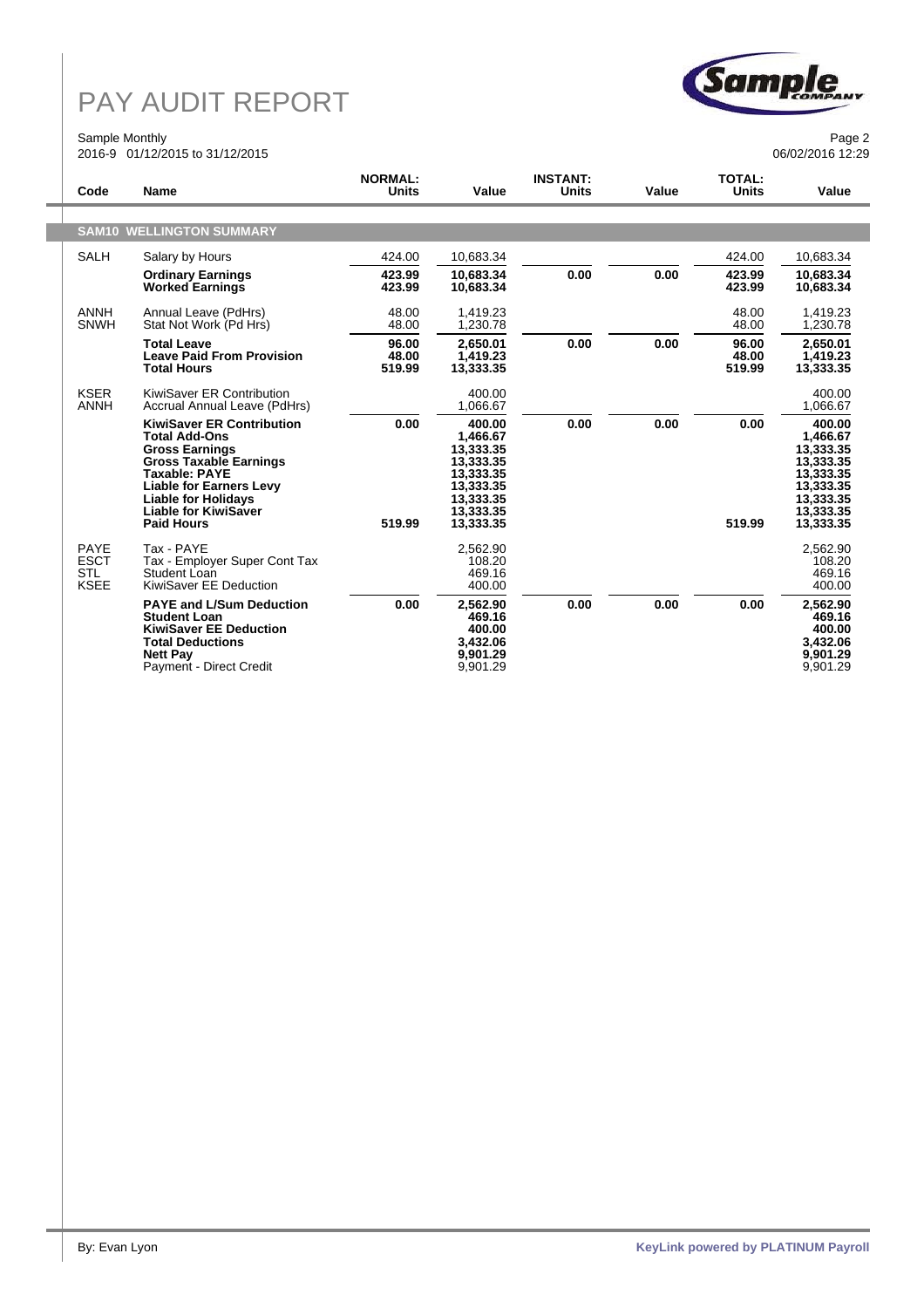### Sample Monthly 2016-9 01/12/2015 to 31/12/2015



Page 3 06/02/2016 12:29

| Code                                      | <b>Name</b>                                                                                                                                                                                                                                             | <b>NORMAL:</b><br>Units    | Value                                                                                                | <b>INSTANT:</b><br>Units | Value | <b>TOTAL:</b><br>Units     | Value                                                                                                |  |
|-------------------------------------------|---------------------------------------------------------------------------------------------------------------------------------------------------------------------------------------------------------------------------------------------------------|----------------------------|------------------------------------------------------------------------------------------------------|--------------------------|-------|----------------------------|------------------------------------------------------------------------------------------------------|--|
|                                           |                                                                                                                                                                                                                                                         |                            |                                                                                                      |                          |       |                            |                                                                                                      |  |
| <b>SAM20 AUCKLAND SUMMARY</b>             |                                                                                                                                                                                                                                                         |                            |                                                                                                      |                          |       |                            |                                                                                                      |  |
| <b>SALH</b>                               | Salary by Hours                                                                                                                                                                                                                                         | 202.67                     | 3,771.79                                                                                             |                          |       | 202.67                     | 3,771.79                                                                                             |  |
|                                           | <b>Ordinary Earnings</b><br><b>Worked Earnings</b>                                                                                                                                                                                                      | 202.66<br>202.66           | 3.771.79<br>3,771.79                                                                                 | 0.00                     | 0.00  | 202.66<br>202.66           | 3.771.79<br>3,771.79                                                                                 |  |
| <b>ANNH</b><br><b>SNWH</b>                | Annual Leave (PdHrs)<br>Stat Not Work (Pd Hrs)                                                                                                                                                                                                          | 112.00<br>32.00            | 2,203.84<br>607.70                                                                                   |                          |       | 112.00<br>32.00            | 2,203.84<br>607.70                                                                                   |  |
|                                           | <b>Total Leave</b><br><b>Leave Paid From Provision</b><br><b>Total Hours</b>                                                                                                                                                                            | 144.00<br>112.00<br>346.66 | 2.811.54<br>2.203.84<br>6,583.33                                                                     | 0.00                     | 0.00  | 144.00<br>112.00<br>346.66 | 2.811.54<br>2.203.84<br>6,583.33                                                                     |  |
| <b>KSER</b><br><b>ANNH</b>                | KiwiSaver ER Contribution<br>Accrual Annual Leave (PdHrs)                                                                                                                                                                                               |                            | 197.50<br>526.67                                                                                     |                          |       |                            | 197.50<br>526.67                                                                                     |  |
|                                           | <b>KiwiSaver ER Contribution</b><br><b>Total Add-Ons</b><br><b>Gross Earnings</b><br><b>Gross Taxable Earnings</b><br>Taxable: PAYE<br><b>Liable for Earners Levy</b><br><b>Liable for Holidays</b><br><b>Liable for KiwiSaver</b><br><b>Paid Hours</b> | 0.00<br>346.66             | 197.50<br>724.17<br>6.583.33<br>6,583.33<br>6,583.33<br>6,583.33<br>6,583.33<br>6,583.33<br>6,583.33 | 0.00                     | 0.00  | 0.00<br>346.66             | 197.50<br>724.17<br>6,583.33<br>6,583.33<br>6,583.33<br>6,583.33<br>6,583.33<br>6,583.33<br>6,583.33 |  |
| <b>PAYE</b><br><b>ESCT</b><br><b>KSEE</b> | Tax - PAYE<br>Tax - Employer Super Cont Tax<br>KiwiSaver EE Deduction                                                                                                                                                                                   |                            | 1.084.18<br>34.48<br>197.50                                                                          |                          |       |                            | 1.084.18<br>34.48<br>197.50                                                                          |  |
|                                           | <b>PAYE and L/Sum Deduction</b><br><b>KiwiSaver EE Deduction</b><br><b>Total Deductions</b><br><b>Nett Pay</b><br>Payment - Direct Credit                                                                                                               | 0.00                       | 1,084.18<br>197.50<br>1,281.68<br>5,301.65<br>5,301.65                                               | 0.00                     | 0.00  | 0.00                       | 1,084.18<br>197.50<br>1,281.68<br>5,301.65<br>5,301.65                                               |  |